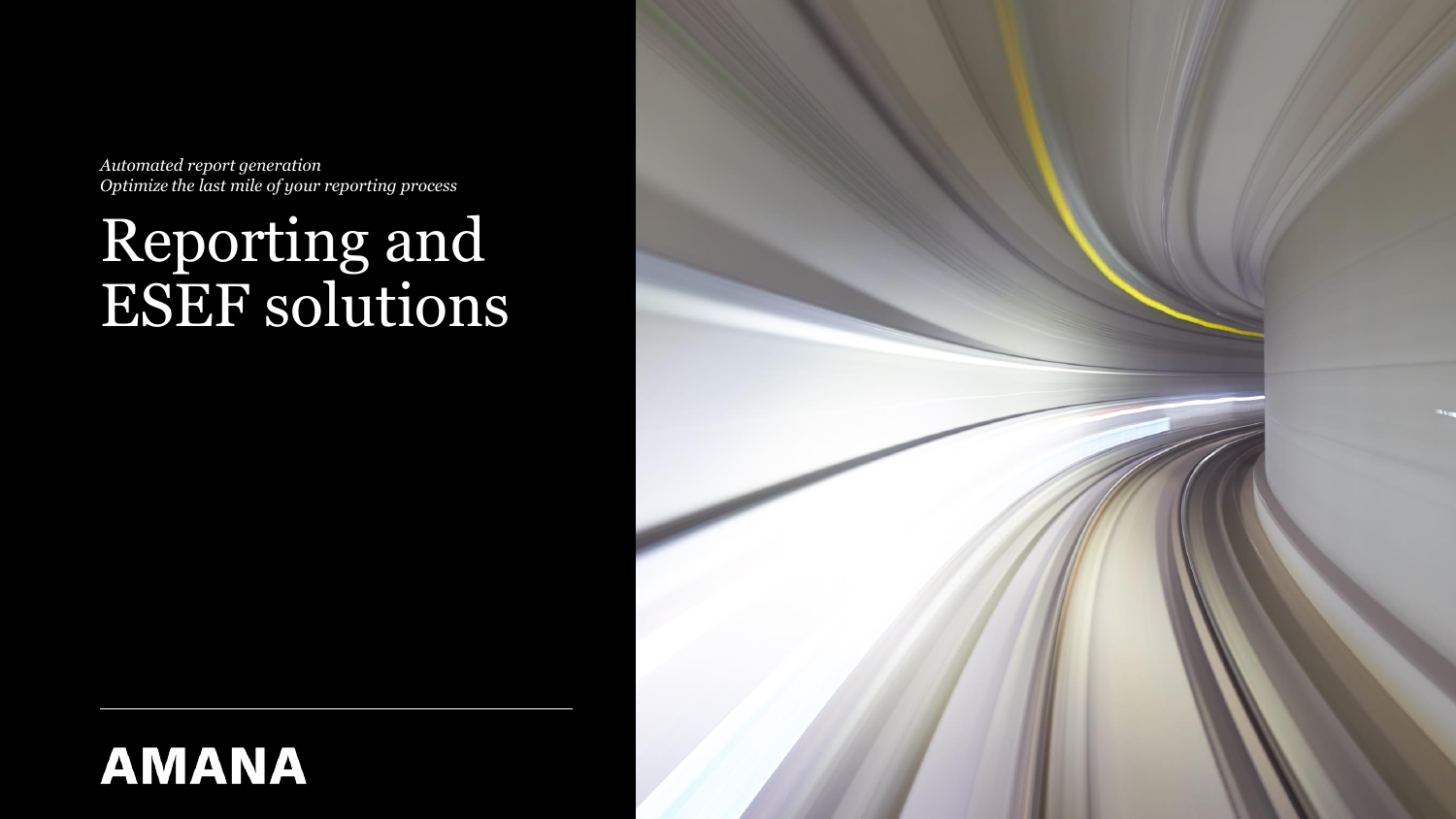*Introduction*

### **AMANA overview**

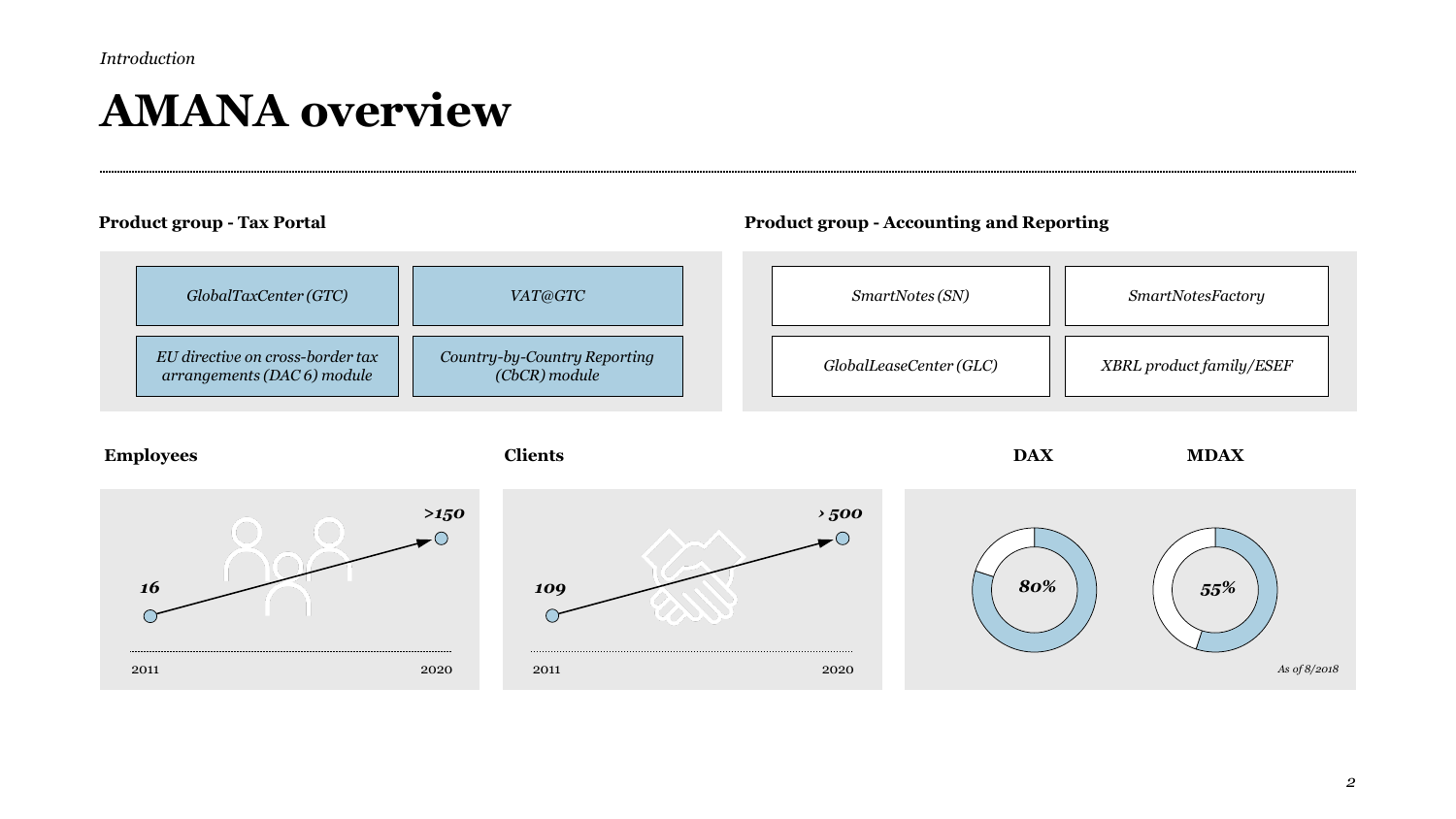# **XBRL work streams**



- − AMANA has a long history of XBRL developments and projects. Our XBRL software is used by hundreds of entities across Europe to generate and process thousands of XBRL reports every year.
- − AMANA XBRL experts are involved in international working groups and organizations to enhance the XBRL specifications and reporting requirements.
- − The AMANA XBRL Engine is a certified XBRL processing software, that can handle any XBRL taxonomy.

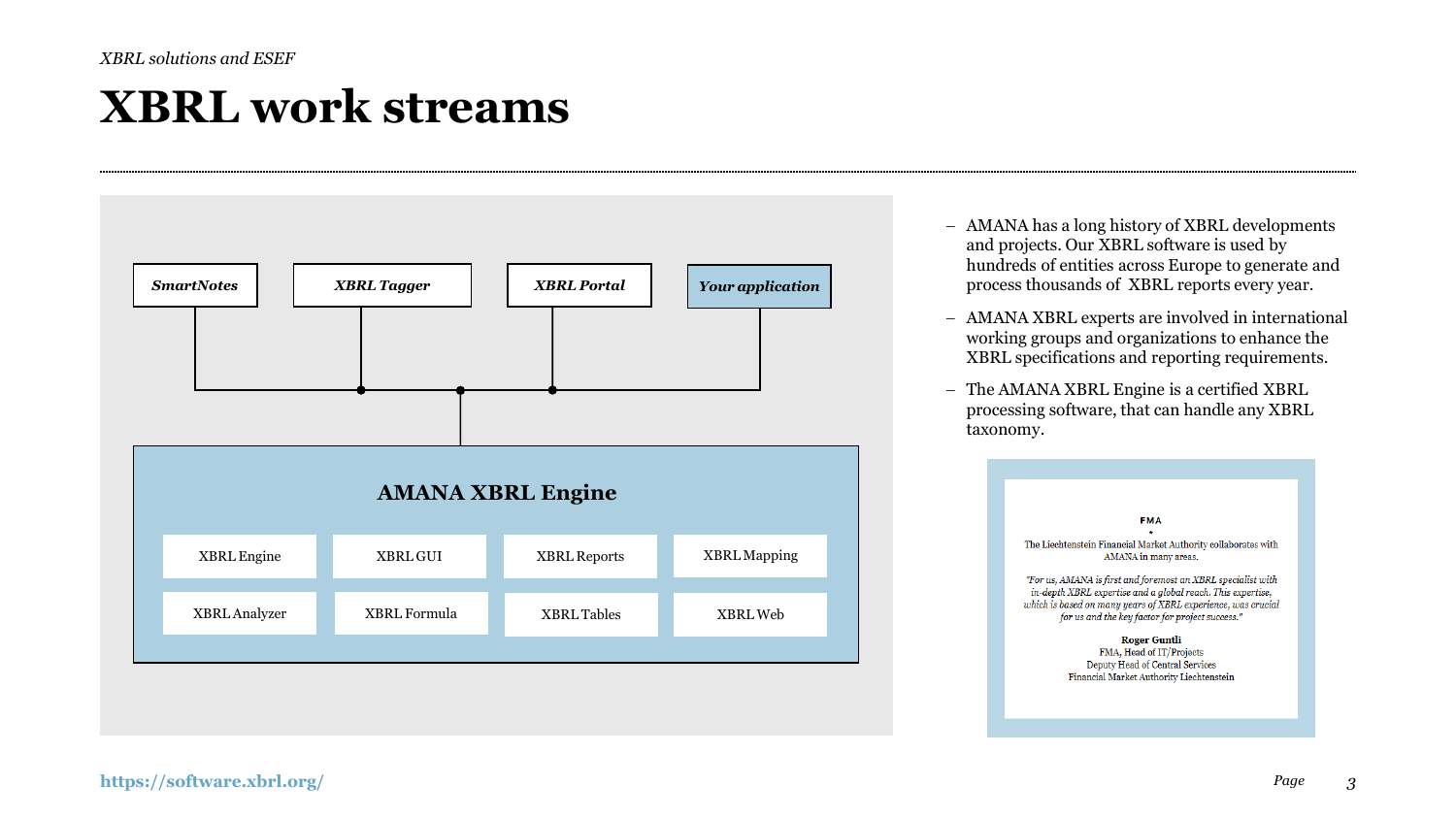# **Read, Tag, Write, and Validate XBRL Reports**

XbrlTaxonomy taxonomy = p.ReadXbrlTaxonomy(filename:"http://www.esma.europa.eu/taxonomy/2019-03-27/esef all.xsd");  $Xm1$ Document doc = new  $Xm1$ Document(); doc.Load(filename: "annual-report.xhtml"); InlineXbrlInstanceGenerator inlineGenerator = new InlineXbrlInstanceGenerator(p, doc, taxonomies:new List<XbrlTaxonomy> { taxonomy }); Unit unit = inlineGenerator.GetOrAddUnit(measure:new XmlQualifiedName("EUR", ns:XbrlBaseConstants.Iso4217));

Element element = taxonomy.GlobalElements["ifrs-full:ProfitLoss"];

Context context = inlineGenerator.AddContext(element, identifier:"AMANA", identifierschema:"LEI", startDate:new DateTime(year:2017, month:1, day:1), endDate:new DateTime(year:2017, month:12, day:31); XmlElement factNode = doc.SelectNodes(xpath:"//xhtml:td/xhtml:p/xhtml:span", inlineGenerator.InlineXbrlDocument.NamespaceManager)?[7] as XmlElement; inlineGenerator.TagNonFractionItem(factNode, element, context, unit, decimals: -6, scale: 6);

FilingRulesValidator filingRulesValidator = new FilingRulesValidator(); filingRulesValidator.LoadRules(regulators:Regulator.ESMA, validateInstanceName:false); filingRulesValidator.Validate(inlineGenerator.InlineXbrlDocument);

XbrlDocument doc = \_processor.LoadXbrlDocument(filename: $@"c:\xbr1$  report.xbrl"); doc.ValidateIncludingFormula(validateTaxonomies:true, verbose:true, attachResultsToFacts:true);

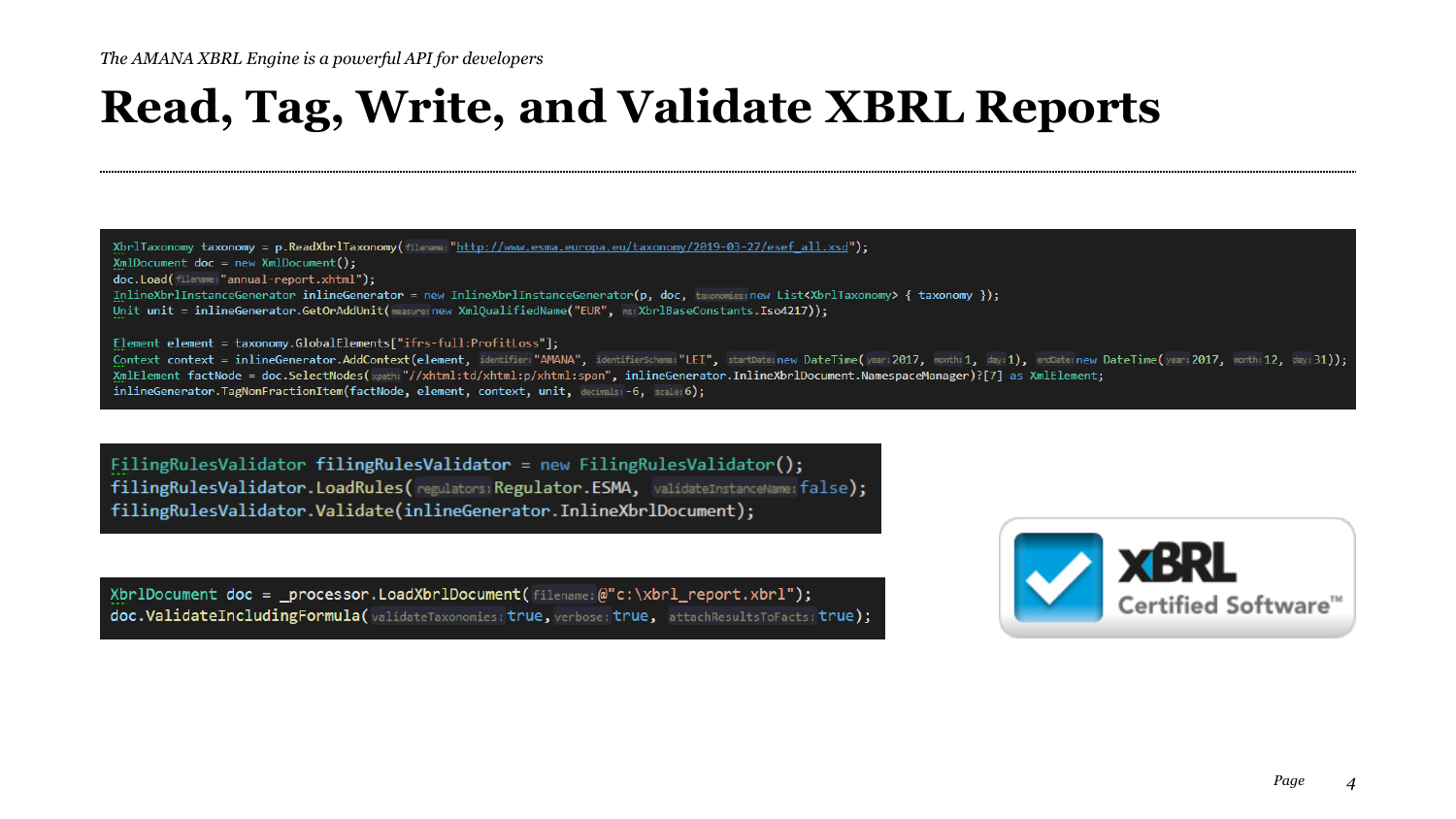# **Partners using the XBRL Tagger**

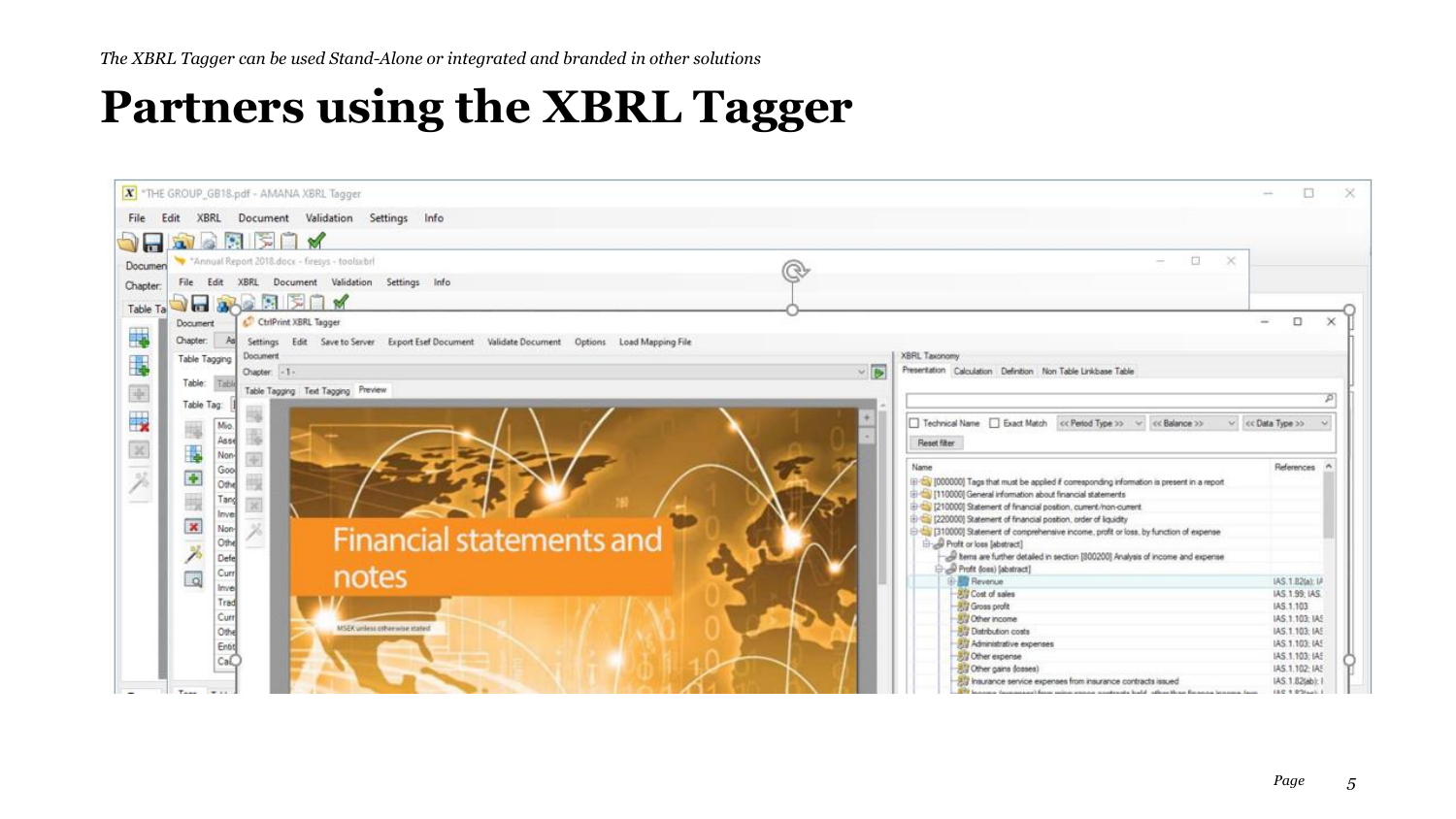#### **Audit firms are doing ESEF assurance with the Auditor**

|                       | $ X $ AMANA.XBRL.Auditor - gleif-19ar.zip |                                                                           |      |                                 |                      |                                                                  |    |
|-----------------------|-------------------------------------------|---------------------------------------------------------------------------|------|---------------------------------|----------------------|------------------------------------------------------------------|----|
| File                  |                                           | Tools Reports Settings View<br>Info                                       |      |                                 |                      |                                                                  |    |
|                       | Audit Checklist and Validation Results    |                                                                           |      |                                 |                      |                                                                  |    |
| Checklist             | <b>Validation Messages</b>                |                                                                           |      |                                 |                      |                                                                  |    |
| ∧<br>Id               | Category                                  | Name                                                                      | Info | Status                          | Auto Check           | <b>Audit Comment</b>                                             | At |
| гi                    |                                           | Validation XHTML validation                                               |      | Show & Ok                       | <b>Ok</b>            |                                                                  |    |
| $^{-2}$               |                                           | Validation Inline XBRL 1.1 validation                                     | Show | k ∫Ok                           | Ok                   |                                                                  |    |
| $-3$                  |                                           | Validation XBRL 2.1, Dimension 1.0 & Formula 1.0                          |      | Show N/OkWithComm OkWithComment |                      | XBRL 2.1 & Dimension 1.0 and Formula valid!                      |    |
| $-3b$                 |                                           | Validation Unit Registry                                                  |      | Show $\bigotimes$ Ok            | <b>Ok</b>            |                                                                  |    |
| $\overline{\oplus}$ 4 |                                           | Validation ESEF RTS & Reporting Manual                                    |      | Show <b>OkWithComm</b>          | <b>OkWithComment</b> | Please review 1 ESEF Reporting Manual wamings in the 'Filing Rul |    |
|                       | ∙er…                                      | Validation Guidance 2.1.1 Use of the LEI to identify the issuer           |      | Show $\bigotimes$ Ok            | <b>Ok</b>            |                                                                  |    |
|                       |                                           | er Validation Guidance 3.2.5 Definition of abstract concepts in extension |      | Show $\bigotimes$ Ok            | 0 <sup>k</sup>       |                                                                  |    |
| ⋖                     | <b>Contractor</b>                         |                                                                           |      | <b>A.</b>                       |                      |                                                                  |    |
|                       | XBRL Report Data View                     |                                                                           |      |                                 |                      | Comparison View                                                  |    |
|                       |                                           |                                                                           |      |                                 |                      |                                                                  |    |
|                       | Presentation Calculation Definition Files | <b>Table View</b>                                                         |      |                                 |                      | XHTML Report View<br><b>ESEF Taxonomy</b>                        |    |
|                       |                                           |                                                                           |      |                                 | Q                    | gleif-19ar.xhtml                                                 |    |
|                       |                                           |                                                                           |      |                                 |                      |                                                                  |    |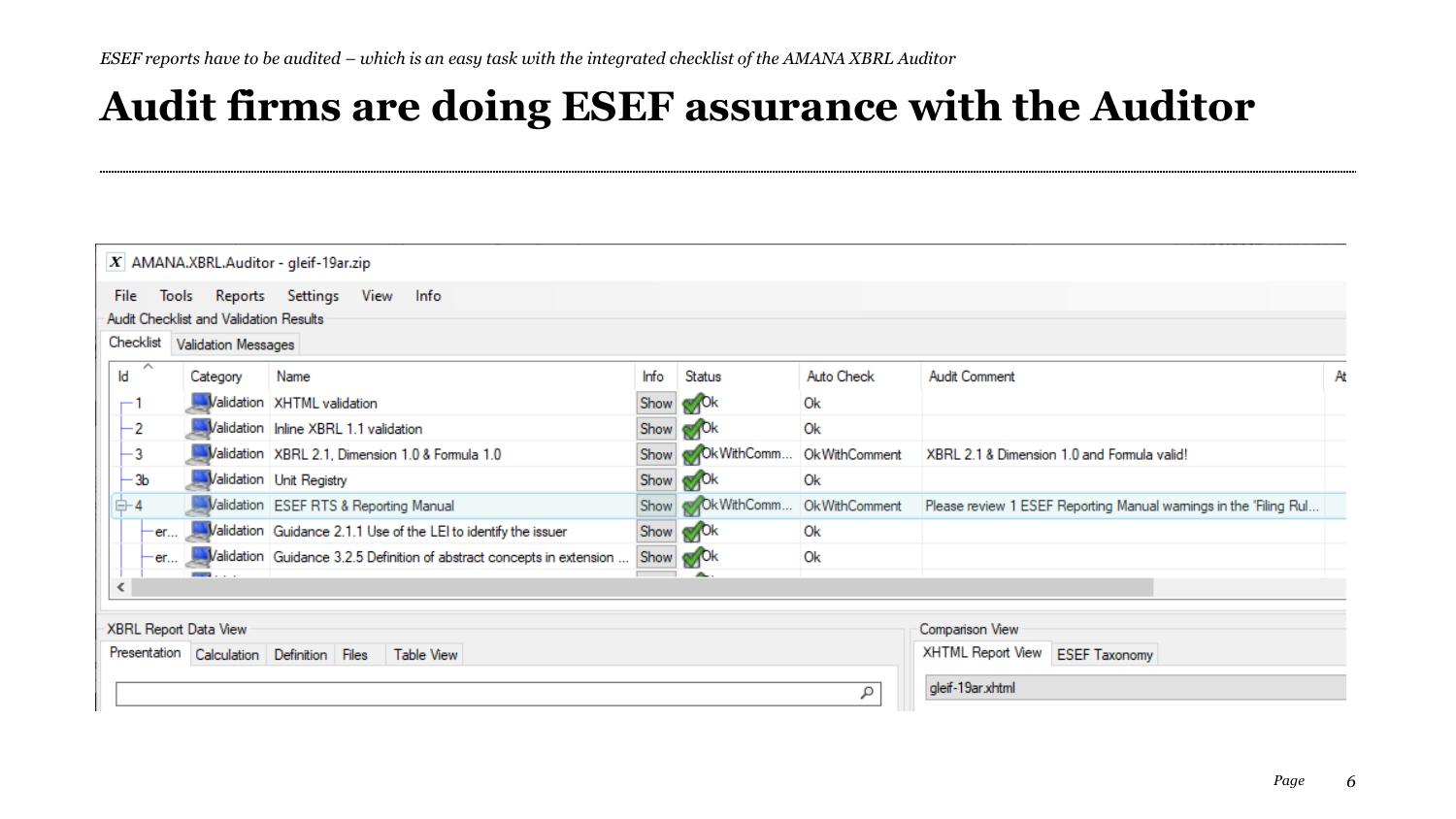# **Financial Authorities using AMANAs tools**







Finanzmarktaufsicht Liechtenstein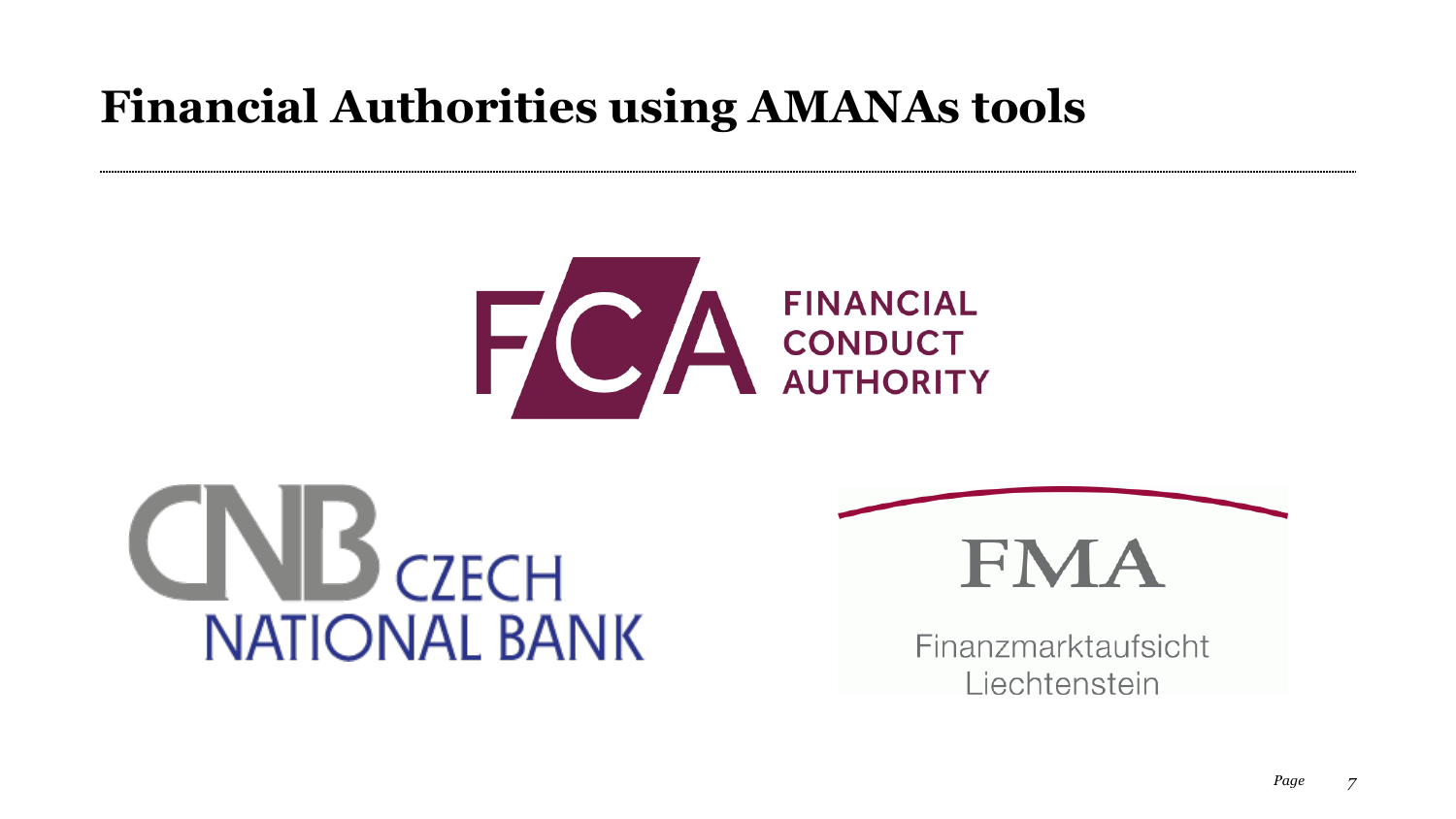### **XBRL Tagger vs. Disclosure Manager SmartNotes**

|                                                  | <b>XBRL</b><br>Tagger | Smart-<br><b>Notes</b> |  |
|--------------------------------------------------|-----------------------|------------------------|--|
|                                                  | Desktop               | Client/-<br>Server     |  |
| Number of concurrent users working on one report | 1                     | $\infty$               |  |
| <b>XBRL Functionalities</b>                      |                       |                        |  |
| Certified (i)XBRL processor                      | $\mathbf{x}$          | $\mathbf{x}$           |  |
| Taxonomy extensions                              | $\mathbf{x}$          | $\mathbf x$            |  |
| Microsoft Word tagging                           | $\mathbf{x}$          | $\mathbf x$            |  |
| PDF   HTML   InDesign tagging                    | $\mathbf{x}$          |                        |  |
| AI supported auto tagger                         | $\mathbf{x}$          | $\mathbf{x}$           |  |
| Webpage-Ready-Export                             | $\mathbf{x}$          | X                      |  |
| XBRL tagging roll-forward                        | $\mathbf x$           | $\mathbf x$            |  |

| <b>Disclosure Management Functionalities</b>                                                             |             |             |  |  |
|----------------------------------------------------------------------------------------------------------|-------------|-------------|--|--|
| Support for multilingual reports including number formatting                                             | x           | x           |  |  |
| Integrated disclosure checklist                                                                          | $\mathbf x$ | $\mathbf x$ |  |  |
| Content management based on Microsoft Office                                                             |             | $\mathbf x$ |  |  |
| Report roll-forward (numbers, manual adjustments, notes & comments)                                      |             | $\mathbf x$ |  |  |
| Different types of output documents (e.g. Word, Excel, PowerPoint, HTML,<br>iXBRL, XBRL, InDesign, etc.) |             | x           |  |  |
| Linking & automatic update of values from data sources (e.g. SAP, HFM,<br>LucaNet, etc.)                 |             | $\mathbf x$ |  |  |
| Individual workflow system                                                                               |             | x           |  |  |
| "Layout Robot" for the automated production of glossy and ready-to-print<br>reports                      |             | $\mathbf x$ |  |  |
| Detailed authorisation system and full audit trail                                                       |             | x           |  |  |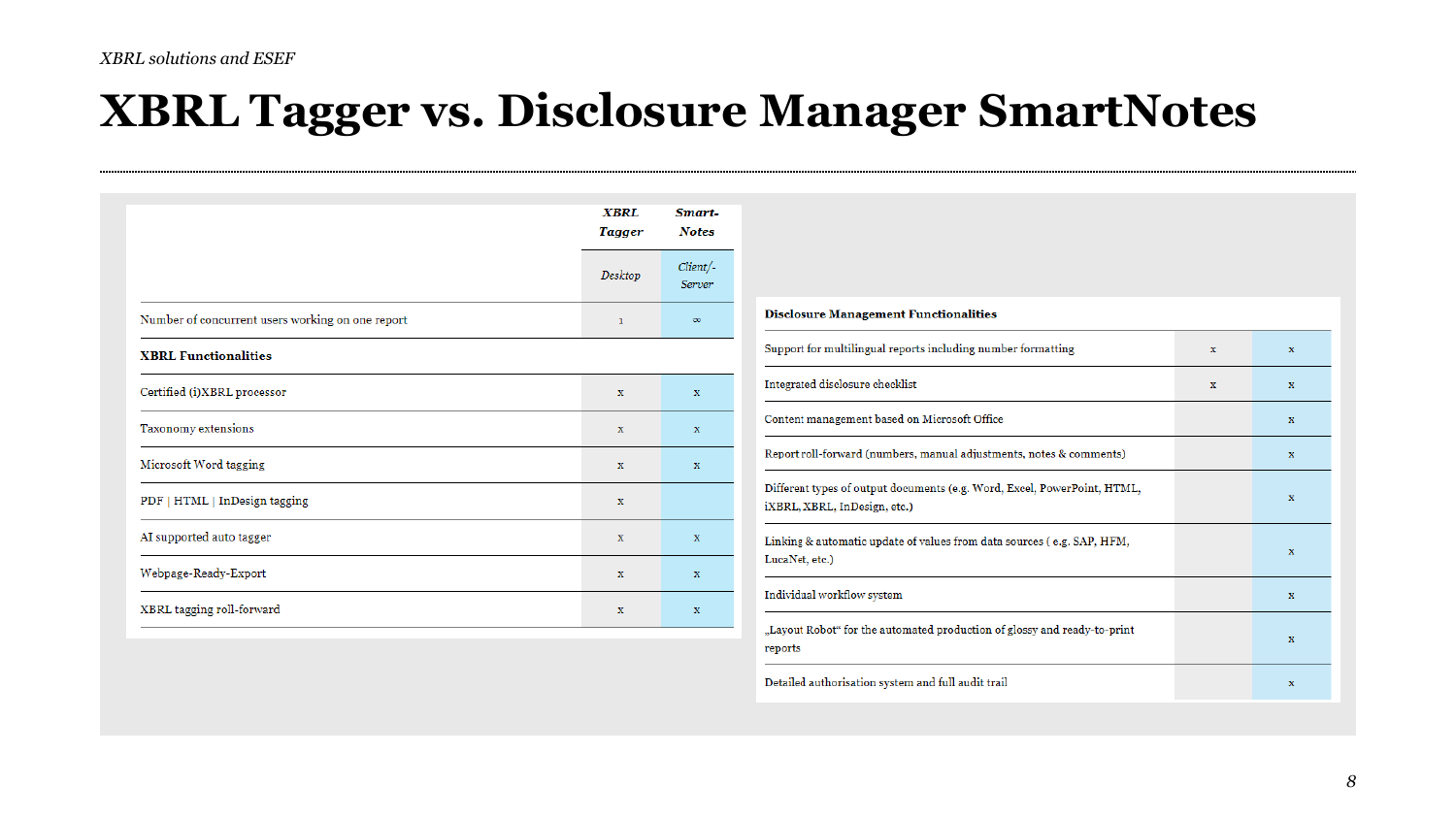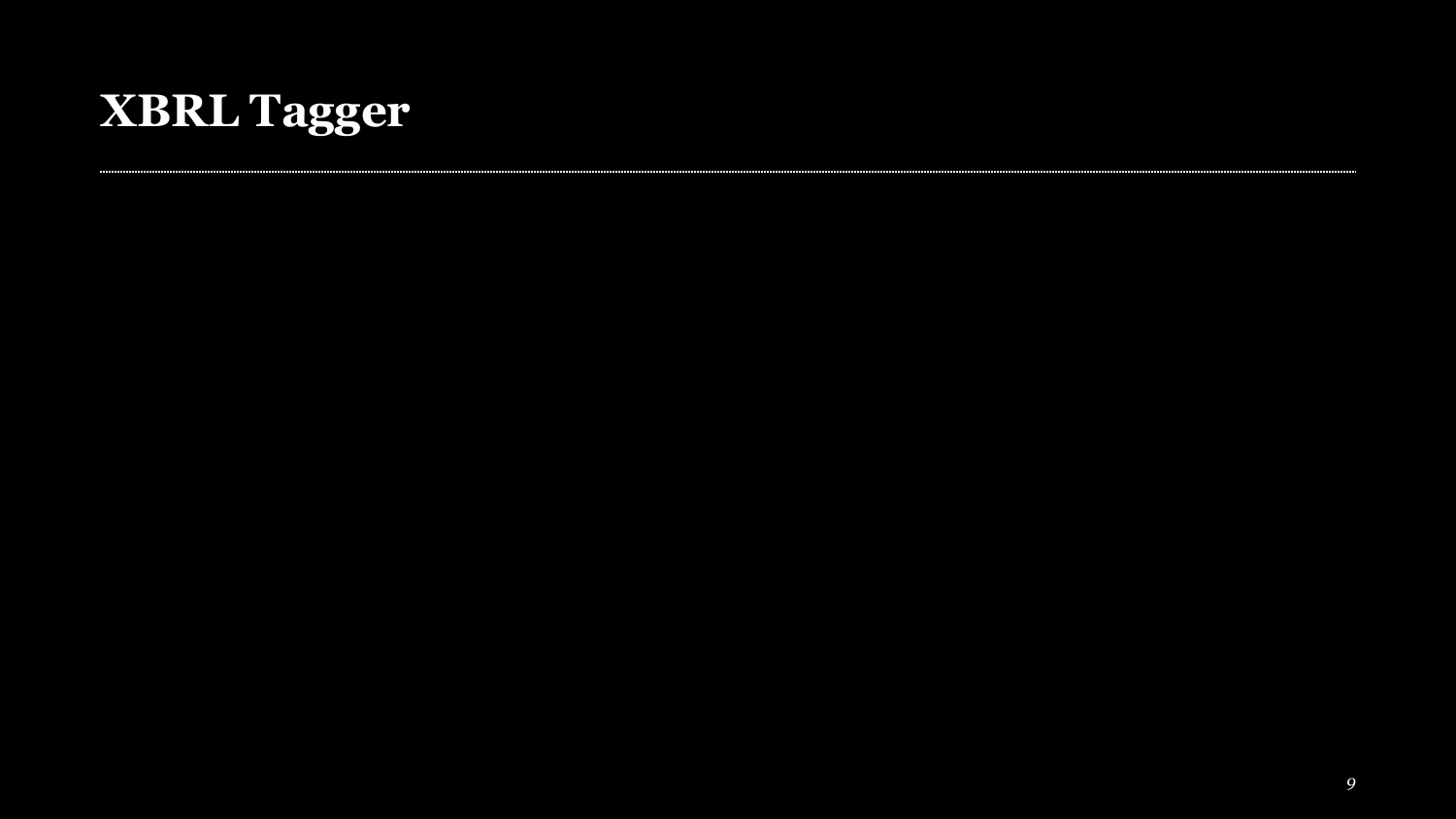# **XBRL Tagger Live Demo**

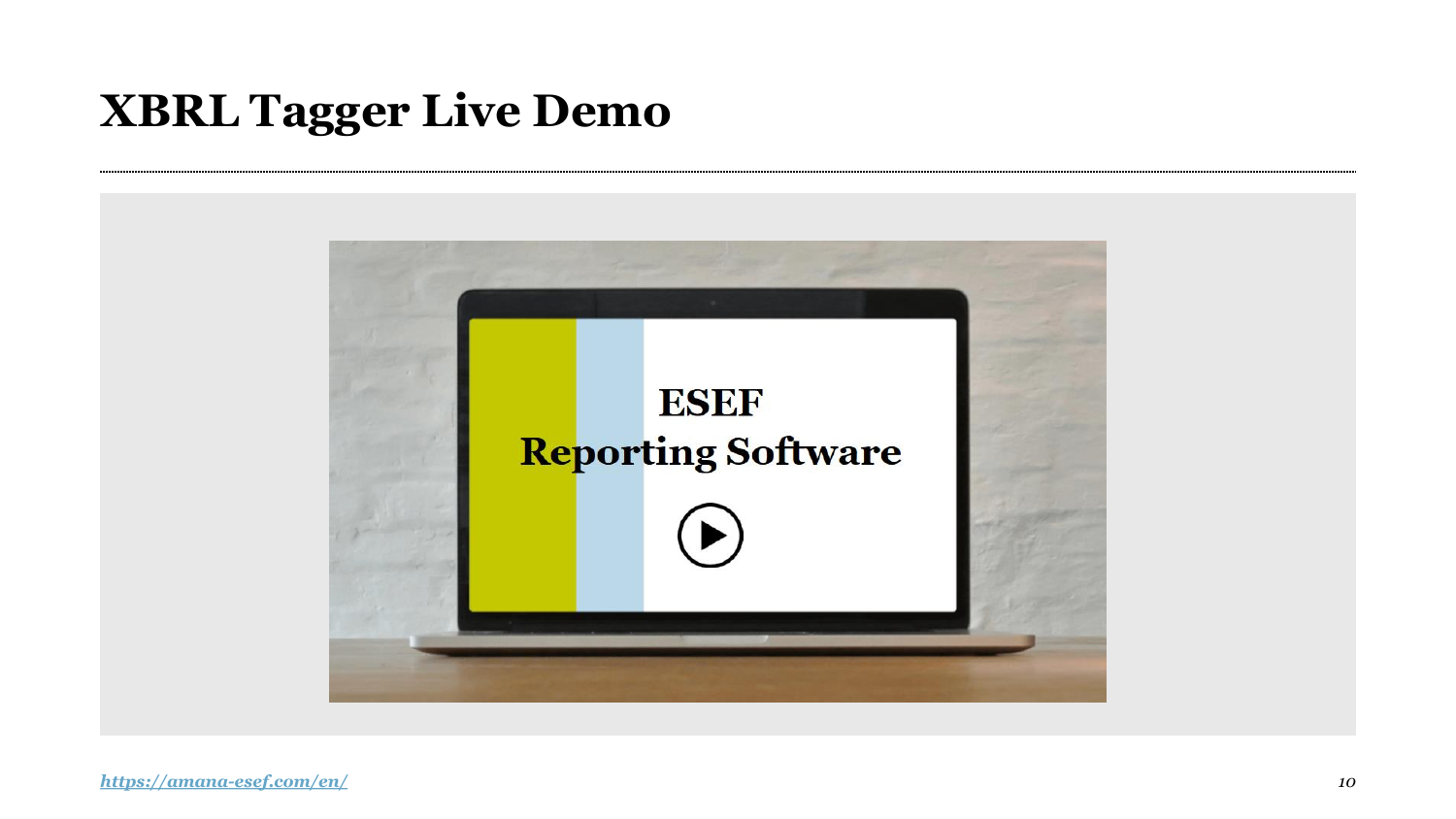#### **XBRL Tagger Testimonials**

#### **ARKK SOLUTIONS**

"Arkk use AMANA's software to provide an outsourced iXBRL tagging service. The software is easy to use and intuitive for both the user and the reviewer. The team at AMANA have been very responsive with incorporating feedback into the software and have been great to work with. We have received some super feedback on the iXBRL output from a number of our clients, especially around the ease of review."

> **Jenny Himsley, CFO** Arkk solutions

#### **CTRLPRINT**

"We have successfully integrated AMANA's XBRL Tagger, a certified XBRL solution, into CtrlPrint to enable our corporate users to make their financial reports ESEF-ready in a fast and effective way. In our tagging sessions in December 2019, 30 listed companies were able, to a very large extent, tag previous year's annual report and create iXBRL reports as a perfect basis for the 2020 report, fulfilling ESMA requirements. Our users, who in general are not familiar with XBRL, were impressed by the easy-to-use functionality of AMANA's XBRL Tagger and the way it played down ESEF/XBRL to something more familiar. We are convinced that it is a perfect addition to our report collaboration tool."

> **Karl Magnus Westerberg CtrlPrint**

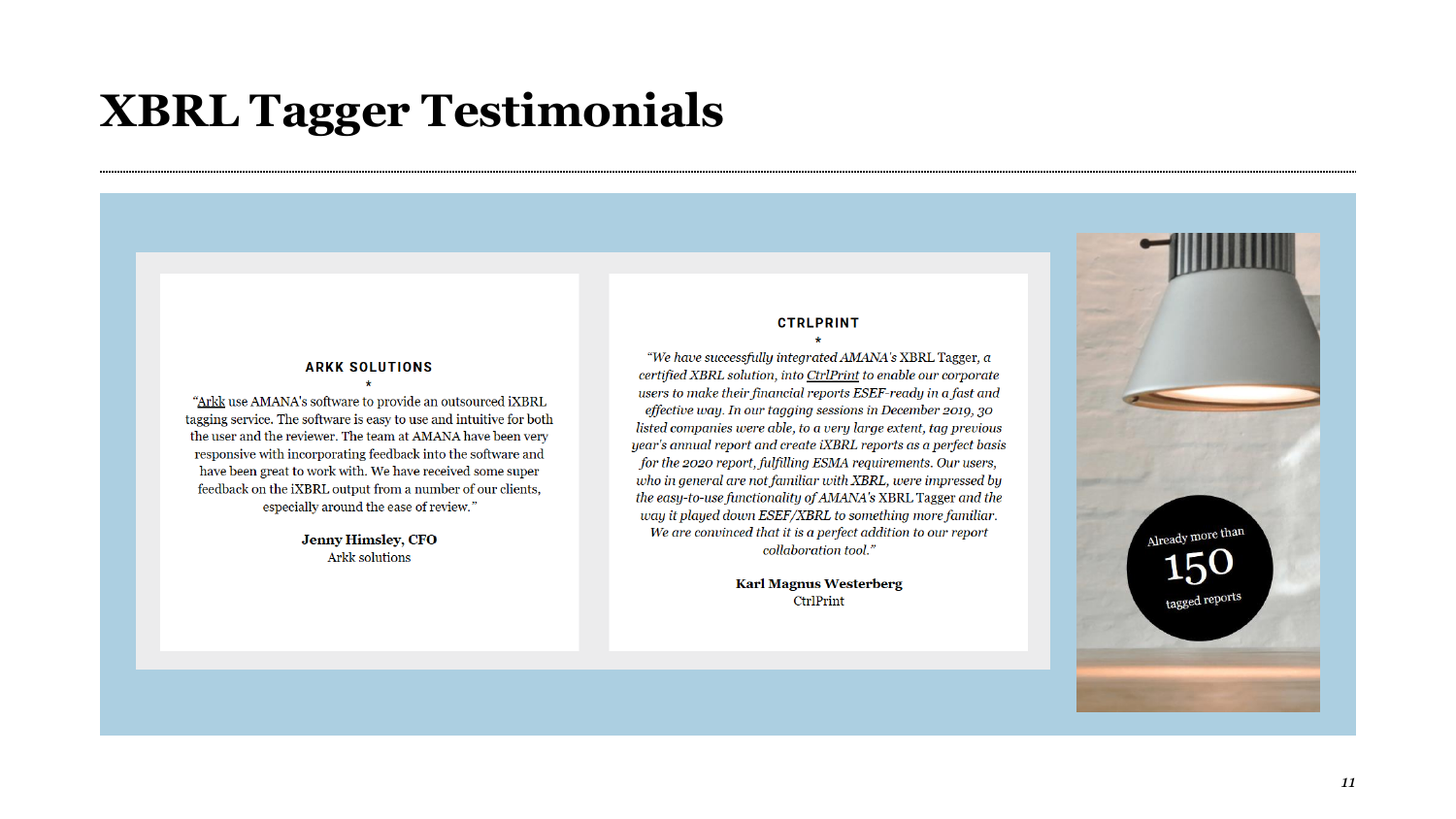### **SmartNotes – Disclosure Management**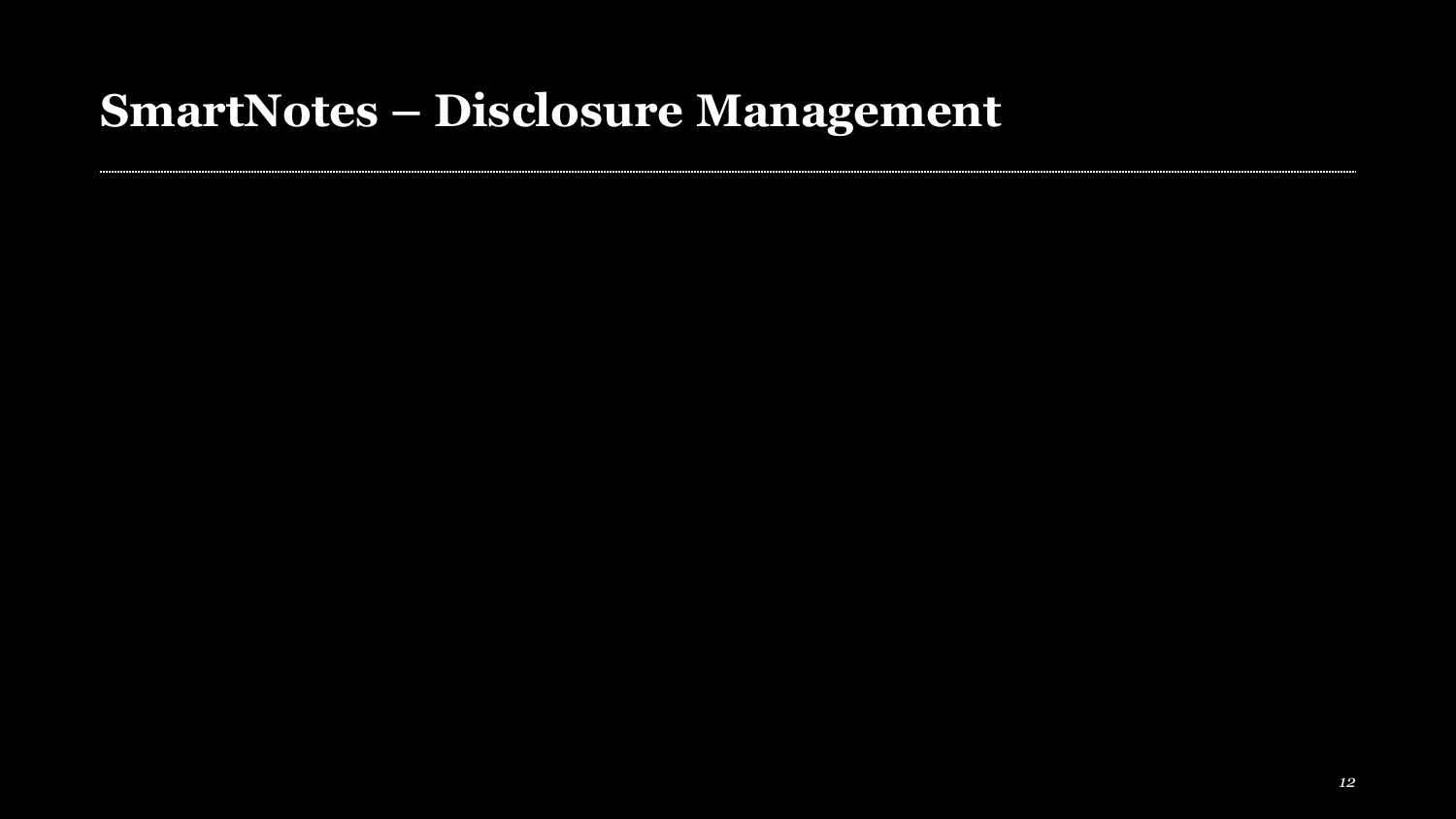*SmartNotes*

# **SmartNotes rises to the challenge**

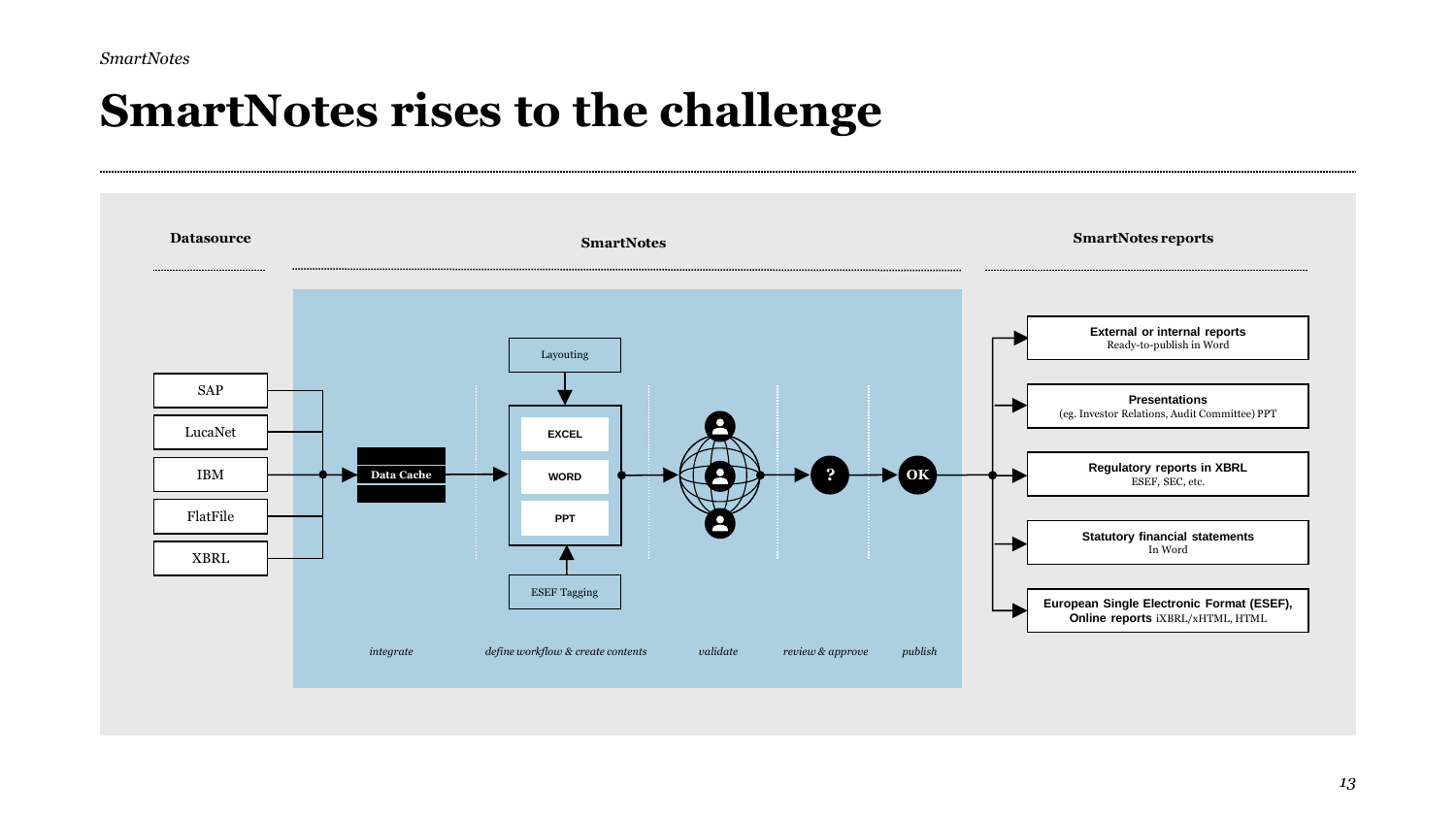# **AMANA XBRL and SmartNotes Clients**